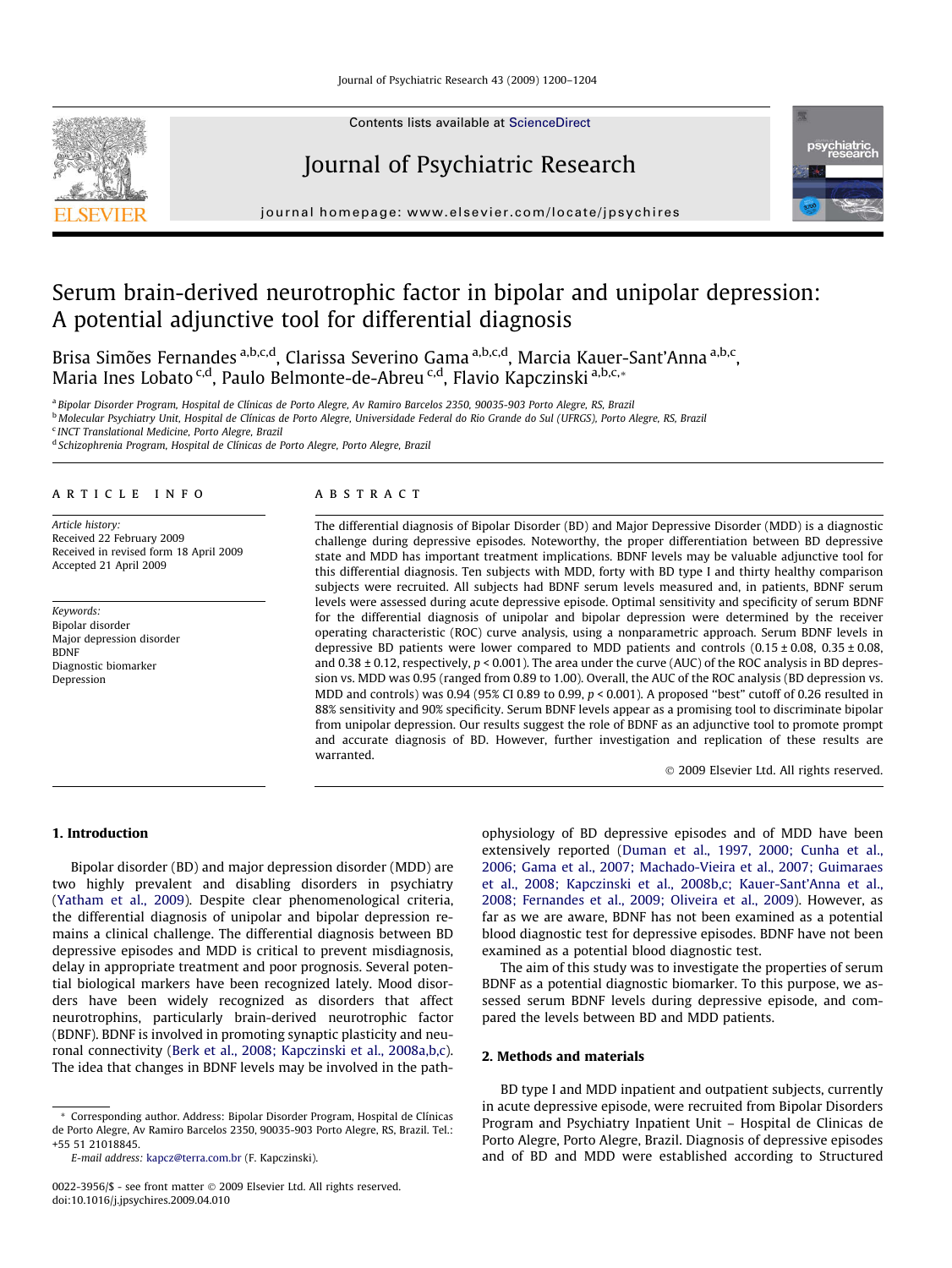Clinical Interview for DSM-IV-Axis I Disorders (SCID-I) [\(APA, 2000\)](#page--1-0) by trained psychiatrists. Severity of depressive episodes was evaluated using the Hamilton Depression Rating Scale (HDRS) ([Hamilton, 1960\)](#page--1-0). Our sample was powered to analyze the difference between BD and MDD using a ROC curve with a power of 80% and an alpha one-tailed of 0.05 for an accuracy of 0.8 with a ratio between MDD and BD of 2.0. For this purpose a minimum of eight per group would be necessary; and we have included 10 patients with MDD and 40 with BD.

We conducted an exploratory study with 10 MDD and 40 BD type I patients in acute depressive episode, and 30 healthy controls. All patients were taking psychiatric medication. Psychiatric assessment in controls was carried out using SCID-I, non-patient version. Control subjects were not on medication, and had no history of major psychiatric disorders, dementia or mental retardation in their first-degree relatives. Patients and controls with drug abuse or untreated or uncontrolled major medical illness were excluded. The Hospital de Clinicas de Porto Alegre Ethics Committee approved the study protocol and all subjects provided written informed consent before entering in the study.

Five milliliters of blood were withdrawn from each subject by venipuncture into a free-anticoagulant vacuum tube. The blood samples were drawn in the afternoon (around 5 pm). The blood was immediately centrifuged at 4000g for 10 min, and serum was kept frozen at  $-80\,^{\circ}\textrm{C}$  until assayed. BDNF serum levels were measured with sandwich-ELISA, using a commercial kit according to the manufacturer's instructions (Chemicon, USA). Briefly, microtiter plates (96-well flat-bottom) were coated for 24 h with the samples diluted 1:25 in sample diluents and standard curve ranged from 7.8 to 500 pg of BDNF. Plates were then washed four times with wash buffer, added monoclonal anti-BDNF rabbit antibody (diluted 1:1000 with sample diluents), and incubated for 3 h at room temperature. After washing, a second incubation with antirabbit antibody peroxidase conjugated (diluted 1:1000) for 1 h at room temperature was carried out. After addition of streptavidinenzyme, substrate and stop solution, the amount of BDNF was determined (absorbance set in 450 nm). The standard curve demonstrates a direct relationship between optical density (OD) and BDNF concentration. Total protein was measured by Lowry's method using bovine serum albumin (BSA) as a standard.

Statistical analysis was performed using Analyze-it for Excel Program and SPSS 16.0 for Windows. Most of the BDNF values were fitted in a standard distribution curve and were therefore subjected to parametric analyses. All values are presented as mean ± standard deviation (SD), except when indicated. For the comparisons between the groups, one-way analysis of variance (ANOVA) test

#### Table 1

Characteristics of the bipolar and unipolar depression patients, and controls.

with individual differences assessed using a Tukey post-test if the ANOVA was significant, and independent t test were employed. Pearson's correlation coefficient was also used. Optimal sensitivity and specificity of serum BDNF ratio for the diagnosis of depressive BD episode were determined by the receiver operating characteristic (ROC) curve analysis utilizing a nonparametric approach. The Youden index was calculated for each cutoff value as corresponding [(sensitivity + specificity)  $-1$ ] to find the cutoff values that maximize discriminating power of the test. P values <0.05 two-tailed were considered statistically significant for the ANOVA and  $\chi^2$ , and for the ROC curve analysis  $p < 0.05$  one-tailed were considered statistically significant.

### 3. Results

The characteristics of BD and MDD patients and controls are summarized in Table 1. BD and MDD patients were similar regarding gender, age, presence of psychosis, and HDRS score. BD and MDD patients and controls were similar regarding gender, and age. BDNF was not correlated to age or severity of depressive symptoms assessed by the HDRS (all  $p > 0.05$ ). Use of medication was similar in both groups regarding antidepressants and antipsychotics; 60% of BD patients were using mood stabilizers (lithium or



Fig. 1. Serum brain-derived neurotrophic factor (BDNF) levels in pg/ $\mu$ g ratio (mean  $\pm$ 95% CI) in bipolar and unipolar depression, and in healthy controls.  $\mu$  < 0.001 for bipolar depression vs. unipolar depression/control (One-way ANOVA with Tukey post-test).

| Characteristics                    | Group <sup>®</sup>            |                                |                     |         |
|------------------------------------|-------------------------------|--------------------------------|---------------------|---------|
|                                    | Bipolar depression $(n = 40)$ | Unipolar depression $(n = 10)$ | Controls $(n = 30)$ | p value |
| Male sex <sup>a</sup>              | 13/40                         | 4/10                           | 12/30               | 0.903   |
| Age – years <sup>b</sup>           | $41.32 \pm 8.45$              | $44.80 \pm 17.97$              | $41.00 \pm 11.99$   | 0.562   |
| Presence of psychosis <sup>a</sup> | 25/40                         | 4/10                           |                     | 0.170   |
| Inpatient patients <sup>a</sup>    | 18/40                         | 10/10                          |                     | 0.189   |
| HDRS score <sup>c</sup>            | $23.40 \pm 7.53$              | $26.30 \pm 5.50$               |                     | 0.284   |
| Mood stabilizers <sup>a</sup>      | 24/40                         | 0/10                           |                     | 0.001   |
| Antidepressants <sup>a</sup>       | 17/40                         | 7/10                           |                     | 0.360   |
| Antipsychotics <sup>a</sup>        | 18/40                         | 9/10                           |                     | 0.082   |
| BDNF $(pg/\mu g)^{b,d}$            | $0.15 \pm 0.08$               | $0.35 \pm 0.08$                | $0.38 \pm 0.12$     | 0.001   |

Abbreviations: HDRS (Hamilton Depression Rating Scale); BDNF (brain-derived neurotrophic factor).

Columns show mean ± standard deviation (SD) for all categories except male sex, presence of psychosis, impatient patient, and medications.

 $^a$  Qui-square test.

One-way ANOVA test with Tukey post-test.

 $\frac{c}{d}$  Unpaired *t* test.

BDNF in bipolar disorder depression < major depressive disorder ( $p = 0.006$ ).